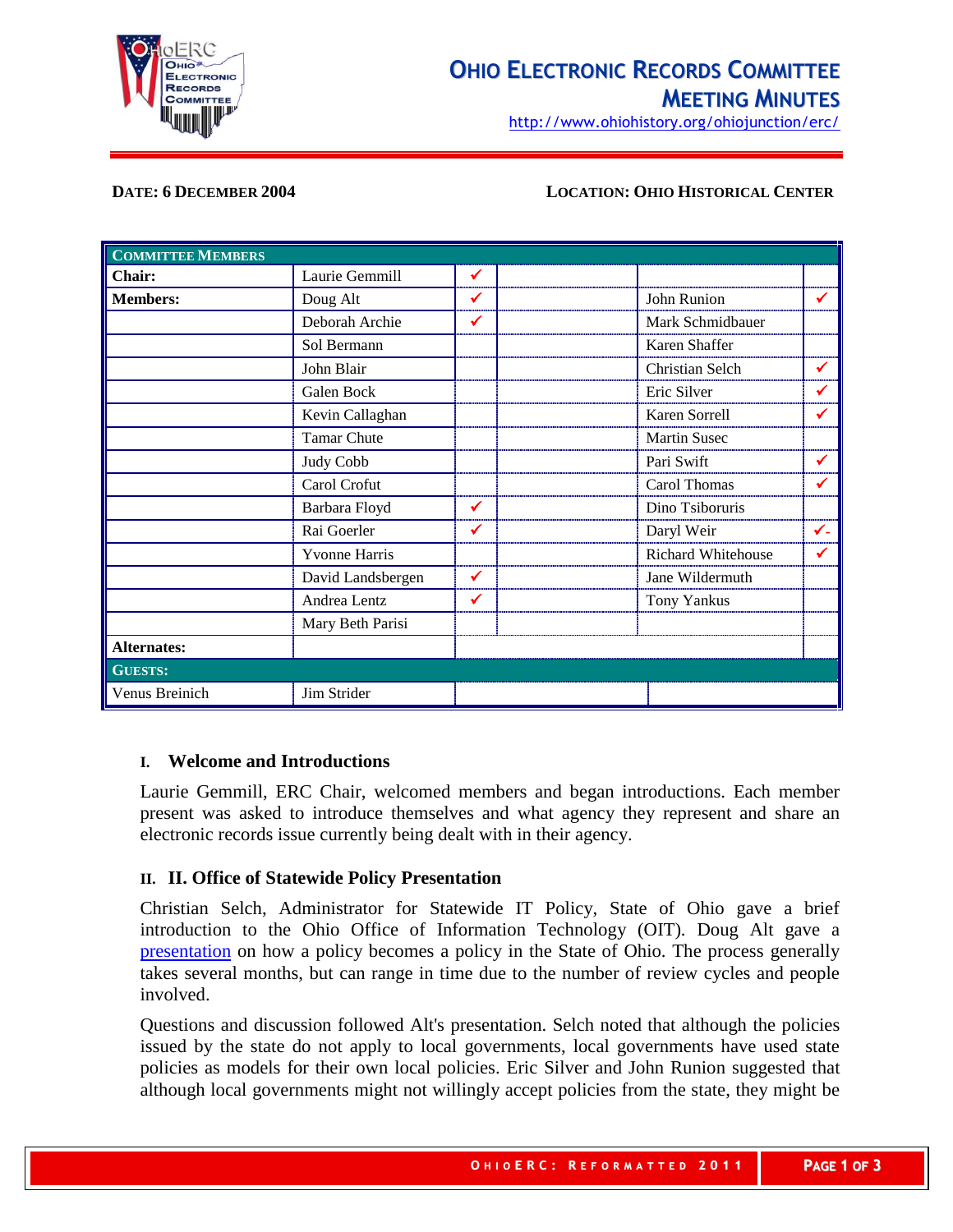

more willing to follow ERC guidelines concerning electronic records issues. Perhaps the ERC could be a conduit between local and state information technology professionals. Although the state cannot offer suggested records retention periods, the OIT could offer suggestions on systems and system infrastructure.

Rai Goerler asked what the OIT was looking for from the ERC. Alt responded that the ERC helps the OIT to learn what the current electronic records issues are that state agencies are facing. There is also overlap in key persons, although there are challenges in knowing who has authority on various issues. Therefore the partnership is helpful.

# **III. Minutes**

Gemmill asked if any changes needed to be made to the minutes from the 15 September 2004 meeting. With none offered, Gemmill called for a motion to approve. David Landsbergen motioned to approve the minutes. Andy Lentz seconded the motion. All were in favor. The motion to approved the 15 September 2004 meeting minutes passed.

# **IV. Bylaws Subcommittee Report**

Bylaws subcommittee chair Mary Beth Parisi was not able to attend the meeting. Rai Goerler gave the subcommittee update in her place. Goerler noted that the goals of the subcommittee were to create bylaws to govern the ERC and to create a membership process. Goerler then walked the ERC through each article of the Bylaws step-by-step taking comments for improvement. Pari Swift read the changes back to the group, which agreed to vote on the bylaws as presented with changes.

Gemmill called for a motion to approve the ERC Bylaws. Andy Lentz motioned and Eric Silver seconded the motion. With all in favor, none opposing and one abstention, the Bylaws governing the ERC were officially adopted.

# **V. OSU Partnership Update**

David Landsbergen reported on difficulties with funding from the OSU CIO's office . However, the partnership will receive funding from the OSU Archives and Libraries. The lack of funding did not delay the Survey Subcommittee from creating and distributing the first round of surveys.

# **VI. Survey Subcommittee Report**

Landsbergen thanked the subcommittee for their efforts in creating and providing feedback on the survey questions and how to distribute the survey. The survey went out to the initial target groups on 20 November 2004. Landsbergen then gave a [presentation](http://www.ohiohistoryhost.org/ERC/surveypresentation120604.ppt) on the focus of the survey, the methods behind it, preliminary results, and what follow-up steps will be taken.

A question was raised as to whether the electronic survey hindered responses in anyway. Lentz suggested the Ohio chapters of ARMA be contacted for state and county